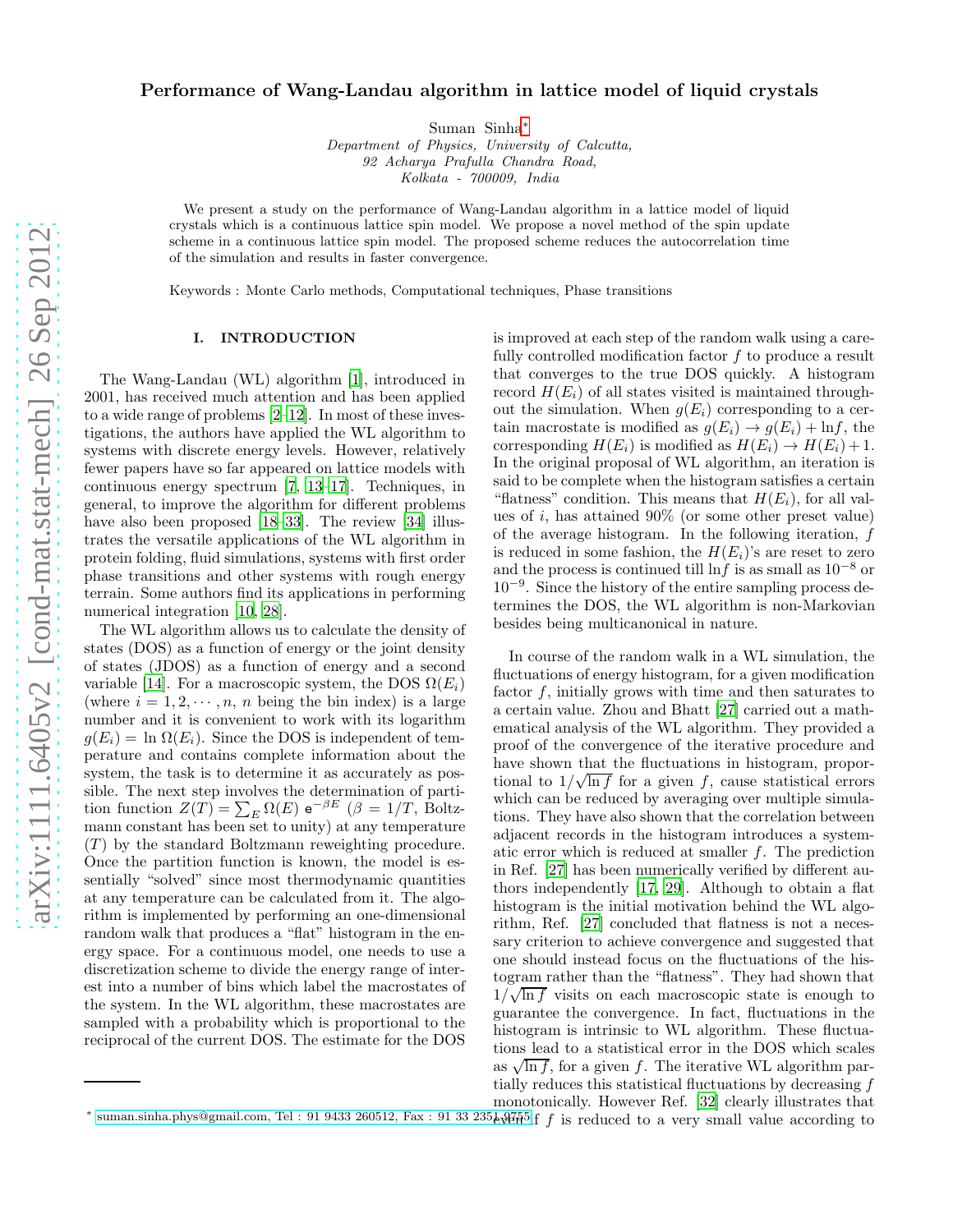the original prescription, the statistical error stops to decrease at a certain point. In practice there always exists a systematic error in the simulation which is a function of f and the correlation between adjacent records in the histogram. Ref. [\[27](#page-7-5)] observed that this systematic error decreases when either f or the correlation decreases. In this context, we refer to the work of Morozov and Lin [\[31\]](#page-7-8) who presented a study on the estimations of accuracy and convergence of the Wang-Landau algorithm on a two level system with a significant efficiency improve-ment in [\[35\]](#page-7-9). The WL algorithm compares  $\Omega(E_i)$  and  $\Omega(E_f)$ , i.e, DOS before and after an attempted move, but it does not require  $E_i$  to be close to  $E_f$ . This is why Ref. [\[27\]](#page-7-5) suggested the use of cluster algorithms that allow "nonlocal" moves in the parameter space. The Ref. [\[33](#page-7-2)] rightly pointed out that the update schemes for the underlying model certainly have an effect on the outcome. In the present paper we suggest a method for the spin update scheme of a lattice model with continuous energy spectrum, which reduces the autocorrelation time by an appreciable amount compared to the conventional spin update scheme. The suggested spin update method to obtain a less correlated configuration has also the advantage that this method is free from tuning any adjustable parameter. The method is described in Section [III.](#page-2-0) We also investigate the growth of the histogram fluctuations in the one-dimensional Lebwohl-Lasher (LL) model, described in Section [II,](#page-1-0) to check if the nature of the dependence of the maximum of the histogram fluctuations on the modification factor  $f$  is model independent or not. We mention in passing that Ref. [\[29](#page-7-6)] suggested the model-independent nature of the maximum of the histogram fluctuations by performing simulations on two discrete Ising models and concluded that many more simulations on different models are needed to confirm this universality nature. Ref. [\[17\]](#page-7-0) confirmed this universality behavior for two continuous lattice spin models with spin dimensionality two. We have found that for the present model (spin dimensionality three), the fluctuations in the energy histogram, after an initial increase, saturates to a value which is inversely proportional to  $\sqrt{\ln f}$  and confirm that this feature is generic to the WL algorithm. In the second part of the work, we have carried out the WL simulation with the proposed spin update scheme to estimate the canonical averages of various thermodynamic quantities for lattices of reasonably large size where minimum number of visits to each macrostate are  $1/\sqrt{\ln f}$ . Results obtained from our simulation are compared with the exact results available for the model.

The rest of the paper is arranged as follows. In Section [II,](#page-1-0) we have described the model. The computational techniques are discussed in Section [III.](#page-2-0) Section [IV](#page-3-0) presents our results and discussions. Section [V](#page-6-7) draws the conclusions.

## <span id="page-1-0"></span>II. MODEL

For the purpose of investigation, we have chosen an one-dimensional array of three-dimensional spins  $(d =$  $1, l = 3$ , where d is the space dimensionality and l is the spin dimensionality) interacting with nearest neighbors (nn) via a potential

<span id="page-1-1"></span>
$$
V_{ij} = -P_2(\cos \theta_{ij})\tag{1}
$$

where  $P_2$  is the second Legendre polynomial and  $\theta_{ij}$  is the angle between the nearest neighbor spins  $i$  and  $j$ (the coupling constant in the interaction has been set to unity). The spins are three-dimensional and headless, i.e, the system has the  $O(3)$  as well as the local  $Z_2$ symmetry, characteristic of a nematic liquid crystal. The model, known as the Lebwohl-Lasher (LL) model [\[36\]](#page-7-10), is the lattice version of the Maier-Saupe (MS) model [\[37](#page-7-11)] which describes a nematic liquid crystal in the mean field approximation. Being a low-dimensional model with nn interaction, the 1d LL model does not exhibit any finite temperature phase transition. This model has been solved exactly by Vuillermot and Romerio [\[38\]](#page-7-12) in 1973, using a group theoretical method. The results obtained in [\[38\]](#page-7-12) are quoted below. The partition function  $Z_N(K)$ for the N-particle system is given by

$$
Z_N(\widetilde{K}) = \widetilde{K}^{N/2} \exp\left[\frac{2}{3}N\widetilde{K}\right] D^N(\widetilde{K}^{1/2}) \tag{2}
$$

where  $\widetilde{K} = 3/2T$  is a dimensionless quantity. D is the Dawson function [\[39](#page-7-13)] given by

$$
D(x) = \exp(-x^2) \int_0^x e^{u^2} du \tag{3}
$$

The dimensionless internal energy  $U_N(\widetilde{K})$ , entropy  $S_N(\widetilde{K})$  and the specific heat  $C_N(\widetilde{K})$  are given by

$$
\frac{2U_N(\widetilde{K})}{N} = 1 + \frac{3\widetilde{K}^{-1}}{2} - \frac{3}{2}\widetilde{K}^{-1/2}D^{-1}(\widetilde{K}^{1/2})
$$
 (4)

$$
\frac{S_N(K)}{N} = \frac{1}{2} + \tilde{K} - \frac{1}{2} \tilde{K}^{1/2} D^{-1} \left( \tilde{K}^{1/2} \right) + \ln \left[ \tilde{K}^{-1/2} D \left( \tilde{K}^{1/2} \right) \right] \tag{5}
$$

$$
\frac{2C_N(\widetilde{K})}{N} = 1 - \widetilde{K}^{3/2} \left[ \frac{\widetilde{K}^{-1}}{2} - 1 \right] D^{-1} \left( \widetilde{K}^{1/2} \right) - \frac{1}{2} \widetilde{K} D^{-2} \left( \widetilde{K}^{1/2} \right) \quad (6)
$$

We decided to choose this model to test the performance of WL algorithm using the suggested spin update scheme so that a comparison can be made with the exact results available for the model.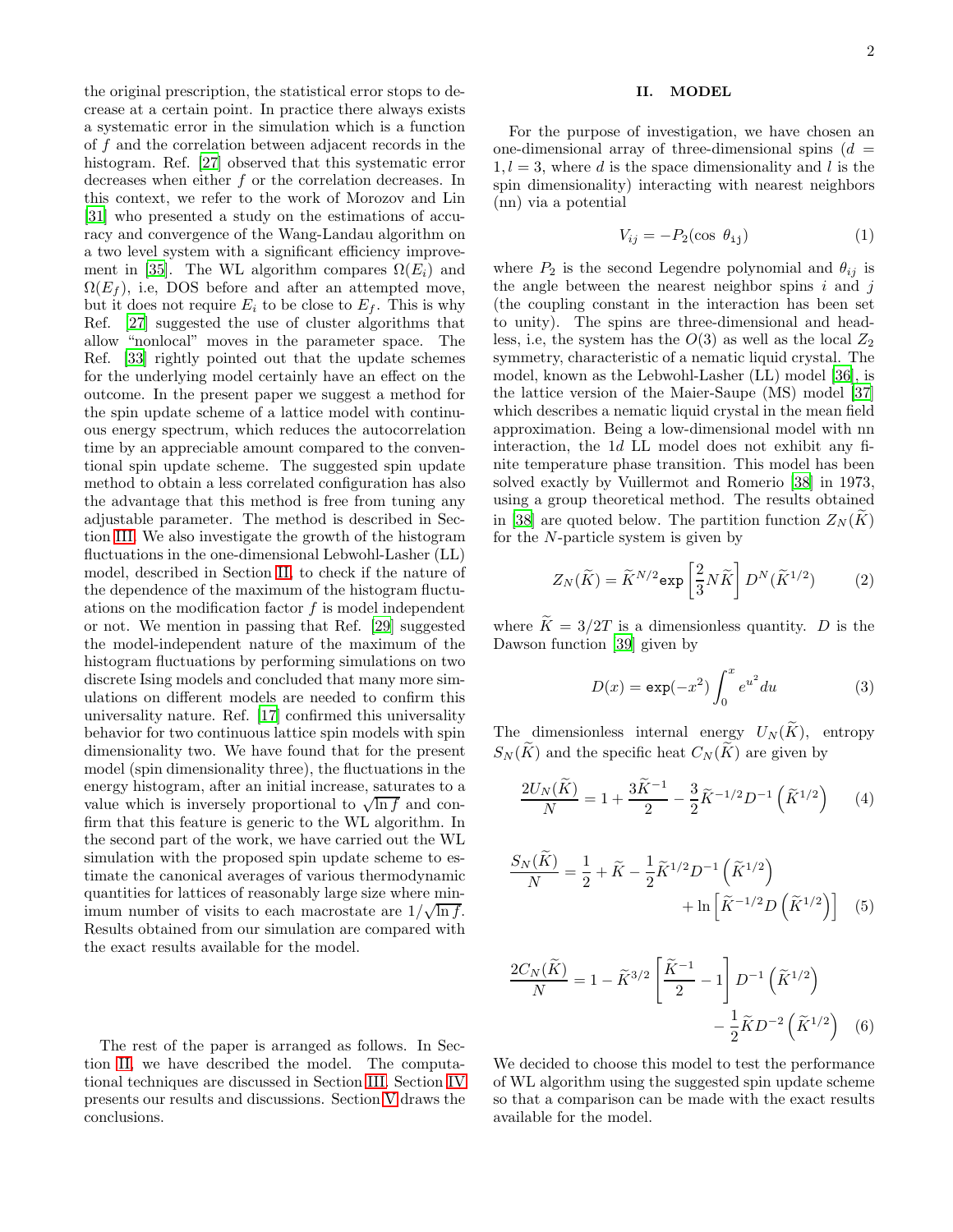#### <span id="page-2-0"></span>III. COMPUTATIONAL TECHNIQUES

In the first part of this Section, we will describe the computational techniques used to determine the fluctuations in the energy histogram. In the later part of this Section, we will discuss the method for the new spin update scheme.

Let us first explain the notations and symbols relevant to the present work. The saturation value of the energy histogram fluctuation in the  $k^{th}$  iteration is represented by  $\beta_k$ . Let  $f_k$  be the modification factor for the  $k^{th}$ iteration. One usually starts with a modification factor  $f = f_1 \ge 1$  and uses a sequence of decreasing  $f_k$ 's ( $k =$  $1, 2, 3, \dots$ ) defined in some manner. One Monte Carlo (MC) sweep is taken to be completed when the number of attempted single spin moves equals the number of spins in the system. The error in the DOS after the  $n^{th}$  iteration is directly related to  $\beta_i$  for  $i > n$ , the saturation values of the fluctuations. In the WL algorithm the logarithm of the DOS after  $n$  iterations is given by

$$
g_n(E_i) = \sum_{k=1}^{n} H_k(E_i) \ln(f_k)
$$
 (7)

where  $H_k(E_i)$  is the accumulated histogram count for the  $i^{th}$  energy bin during the  $k^{th}$  iteration. In order to get an idea of the fluctuations in the histogram and its growth with the number of MC sweeps, we subtract the minimum of the histogram count  $h_k^j$  which occurs in the histogram after the  $j<sup>th</sup>$  MC sweep has been completed during the  $k^{th}$  iteration, i.e., we consider the quantity

$$
\widetilde{H}_k^j(E_i) = H_k^j(E_i) - h_k^j \tag{8}
$$

It may be noted that  $h_k^j$  does not refer to any particular bin and may occur in any of the visited bins. The quantity  $\widetilde{H}_k^j(E_i)$  is now summed over all bins to give  $\Delta H_k^j$ .

<span id="page-2-2"></span>
$$
\Delta H_k^j = \sum_i \widetilde{H}_k^j(E_i) \tag{9}
$$

 $\Delta H_k^j$  is thus a measure of the fluctuations which occurs in the  $j^{th}$  MC sweep during  $k^{th}$  iteration and is a sort of average over all macrostates or bins.  $\Delta H_k^j$  fluctuates with j because of statistical errors and its mean value taken over j is nothing but  $\beta_k$ . The error of the logarithm of the DOS, summed over all energy levels or bins, after the completion of *n* iterations is therefore given by [\[29](#page-7-6)]

<span id="page-2-1"></span>
$$
\eta_n = \sum_{k=n+1}^{\infty} \beta_k \ln(f_k) \tag{10}
$$

Eq. [\(10\)](#page-2-1) means that the error depends only on the fluctuations in histogram and the sequence of modification factors. When the values of  $f_k$  are predetermined, the fluctuations in histogram, i.e.,  $\Delta H_k^j$ , becomes the only determining factor for the error. For this reason the observable  $\Delta H_k^j$ , defined by Eq. [\(9\)](#page-2-2), is considered to be

a good measure of the fluctutations in histogram. However, we point out that because of the summation over the index  $i$  in Eq. [\(9\)](#page-2-2), the nature of the distribution of the errors over the energy bins is not reflected in the summed quantity  $\Delta H_k^j$ . What we get instead is an error which has been summed over all the energy bins. Since the predicted value of the error  $\eta_n$  is of the order of  $\sqrt{\ln f_n}$ [\[27\]](#page-7-5), one expects that the histogram saturation value  $\beta_n$ , for the  $n^{th}$  iteration, should be proportional to  $1/\sqrt{\ln f_n}$ .

#### A. Proposal for a novel spin update method

Now we discuss the method to generate a subsequent less-correlated spin configuration. In the conventional spin update method for a continuous lattice spin model, the orientation of each spin  $\vec{s}$  is stored in terms of the direction cosines  $(l_1, l_2, l_3)$ . To generate a new configuration (microstate), a spin is selected at random and each direction cosine of it is updated as  $l_i \rightarrow l_i + p * x_i$ for  $(i = 1, 2, 3)$  where the parameter "p" denotes the amplitude of the random angular displacements, chosen such that approximately half of the configurations are accepted and half rejected [\[40](#page-7-14)] and  $x_i$  is a random number between −1 to 1. We have seen for a number of continuous lattice spin models that the results for the thermodynamic quantities become very sensitive to the value of the parameter "p". "p" is generally taken such that  $p < 1$  and the choice of "p" also depends on the systems we are working on. The reason for taking  $p < 1$ is that small values of "p" correspond to small changes in the direction of the spin, i.e., the energy cost of an attempted move will be small. However, this is not the only form of update, nor is it known whether this is the most efficient form. The thing is, there is quite a lot of flexibility about the choice of the new state for the spins. A good discussion of it may be found in Ref. [\[41\]](#page-7-15).

In the present work, we propose a novel protocol to generate a less-correlated spin configuration in the following manner. We take a random unit vector  $\vec{r}$  and a spin update  $\vec{s} \to \vec{s}'$  is defined as  $\vec{s}' = \vec{s} - 2(\vec{s} \cdot \vec{r}) \vec{r}$  where  $(\vec{s} \cdot \vec{r})$  is the dot product of  $\vec{s}$  and  $\vec{r}$ . This represents a reflection with respect to the hyperplane orthogonal to  $\vec{r}$ and this is an idempotent operation. The idea came from Wolff [\[42](#page-7-16)]. One may think of a linear transformation  $R(\vec{r})$ such that  $\vec{s}' = R(\vec{r})\vec{s}$ . This linear transformation has the property

$$
R(\vec{r})^2 = 1\tag{11}
$$

i.e., idempotent and

$$
[R(\vec{r})\vec{s}_1] \cdot [R(\vec{r})\vec{s}_2] = \vec{s}_1 \cdot \vec{s}_2 \tag{12}
$$

i.e., the Hamiltonian [\(1\)](#page-1-1) is invariant under global R transformations. This spin update method reduces the autocorrelation time to a considerable amount and consequently systematic error decreases. Moreover, defining a spin update in that way, the algorithm becomes free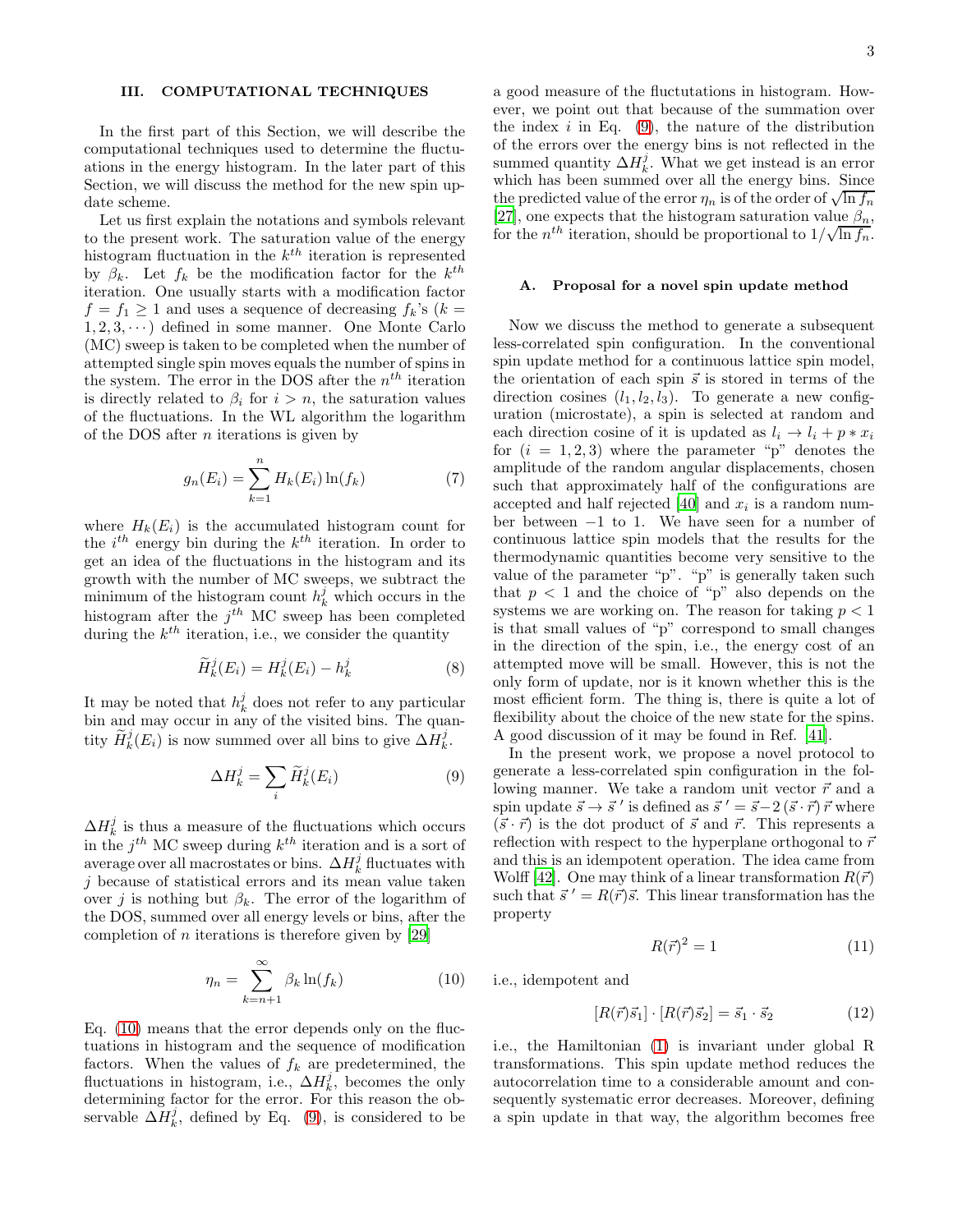from tuning any adjustable parameter even while simulating a lattice spin model with continuous energy spectrum. This spin update method has resulted in efficient simulation of continuous lattice spin models with XY symmetry [\[43](#page-7-17), [44](#page-7-18)].

The energy of the 1d LL model is a continuous variable and it can have any value between  $-L$  to  $L/2$  where L is the system size. To discretize the system, we have chosen an energy range  $(-L, 0)$  and divided this energy range into a number of bins (macrostates) each having a width, say  $w$ . In the present work, the bin width is taken to be 0.2.

### <span id="page-3-0"></span>IV. RESULTS AND DISCUSSIONS

We have determined for the lattice model we have defined, the dependence of the quantity  $\Delta H_k^j$ , given by Eq.  $(9)$ , on j, the number of MC sweeps for a given iteration denoted by  $k$ . For the purpose of testing the fluctuations in histogram, we have taken linear spin chains of length  $L = 80$  and 160. Nearest neighbor interactions along with periodic boundary conditions were always used. The starting value of the modification factor  $\ln f_1$  was taken to be 0.1 and the sequence  $\ln f_{n+1} = (\ln f_n)/10^{1/4}$  was chosen and for the purpose of determination of fluctuations, the minimum  $\ln f$  used was 10<sup>-5</sup>. Clearly, the chosen sequence of  $f$  is to ensure that it gets reduced by a factor of 10 after four iterations. We have determined the quantity  $\Delta H_k^j$  defined by Eq. [\(9\)](#page-2-2) at intervals of  $10^3$ MC sweeps and the maximum number of sweeps chosen for a given value of  $f$  is such that the saturation of the histogram is clearly evident. The system energy is always considered up to  $E = 0$ . The lower limit of the energy for  $L = 80$  is taken to be  $-78$  and for  $L = 160$ , it is −158, while the corresponding ground state energies are −80 and −160. Thus the visited energy range goes to a sufficiently low value to cover the entire range of interest, though the small cut near the ground state is necessary, as configurations near the minimum energy take a very long time to be sampled during the random walk.

In Fig. [1,](#page-4-0) we have plotted the fluctuations in the histogram  $\Delta H_k^j$  against the number of MC sweeps j for four values of the modification factor  $f$ . The plots shown are for  $L = 160$  lattice and for ln f equal to  $10^{-2}$ ,  $10^{-3}$ ,  $10^{-4}$  and  $10^{-5}$ . We did not go to values of ln f less than  $10^{-5}$  as it takes a very large CPU time. Averages were taken over hundred independent simulations to improve the statistics and accuracy. Similar plots are also taken for the  $L = 80$  lattice. It is evident from Fig. [1](#page-4-0) that  $\Delta H_k^j$  increases initially and then saturates and as f gets smaller, the saturation value as well as the number of  $MC$  sweeps necessary to reach the saturation  $(MCS_{sat})$  increases. Fig. [2](#page-4-1) explicitly reveals this fact. The standard error calculated from the hundred independent simulations are also shown in Fig. [1.](#page-4-0) In Fig. [3,](#page-4-2) we have plotted the logarithm of saturation value  $\beta_k$ , i.e.,  $\ln(\beta_k)$  vs  $ln(ln f)$  for system sizes  $L = 80$  and  $L = 160$ . From this

figure, it is clear that

$$
\beta_k \propto (\ln f)^{\alpha} \tag{13}
$$

where the index  $\alpha = -0.50133 \pm 0.007$  for  $L = 80$  and  $\alpha = -0.50844 \pm 0.005$  for  $L = 160$  respectively. This is in agreement with the prediction of Zhou and Bhatt [\[27\]](#page-7-5). Certainly, this result is not new. It confirms the previous results that the values of the slope is generic to the WL algorithm, in this case, it is a continuous lattice spin model with spin dimensionality three.

Now we present the results of various thermodynamic quantities obtained from the simulation. In Fig. [4,](#page-5-0) we have plotted the average energy per spin against temperature  $(T)$  for  $L = 220$ . The results have been compared with the exact values of this observable obtained from Ref. [\[38](#page-7-12)]. The specific heat, calculated as fluctuations of the energy, has been plotted against  $T$  in Fig. [5](#page-5-1) for  $L = 220$  and compared with the exact results. In the inset of Fig. [5,](#page-5-1) the percentage error  $(\epsilon)$  in the  $C_v$ near the peak in comparison with the exact results is shown. Percentage error is a measure of how inaccurate (or accurate) a measurement is and is defined by the formula measured value−actual value actual value × 100%. Exact results show that the specific heat peak is maximum at a temperature  $T_{max}^{ex} = 0.24$  and from our simulation we obtain the temperature at which the peak of the specific heat is maximum is  $T_{max}^{sim} = 0.2351$  for  $L = 220$ . This implies that the percentage error in temperature at which the peak of the specific heat is maximum is 2.04%. Fig. [6](#page-5-2) shows the variation of entropy per particle for  $L = 220$ and the exact results are also shown in the same plot.

The attention is now focused on the autocorrelation time of the simulation. The autocorrelation function for an observable  $O(t)$  is given by

$$
\chi(t) = \int dt' (O(t') - \langle O \rangle)(O(t' + t) - \langle O \rangle)
$$
 (14)

where  $O(t)$  is the instantaneous value of the observable at time t and  $\langle O \rangle$  is the average value. The integrand in the above equation actually measures the correlation between the fluctuation of the observables at two different times, one an interval t later than the other. So  $\chi(t)$ will take a nonzero value if on the average the fluctuations are correlated, otherwise it is zero. Thus when  $t$  is just a single MC step apart, we will have a large positive autocorrelation. For large t,  $\chi(t)$  will be zero and the measurements are totally uncorrelated. The autocorrelation is expected to fall off exponentially at long times thus:

$$
\chi(t) \sim e^{-t/\tau} \tag{15}
$$

where  $\tau$  is a measure of autocorrelation time of our simulation. At time  $t = \tau$ , the autocorrelation function, which is a measure of the similarity of the two states, is only a factor of  $1/e$  down from its maximum value at  $t = 0$ . We have estimated the autocorrelation time both for the simulations with the conventional spin update method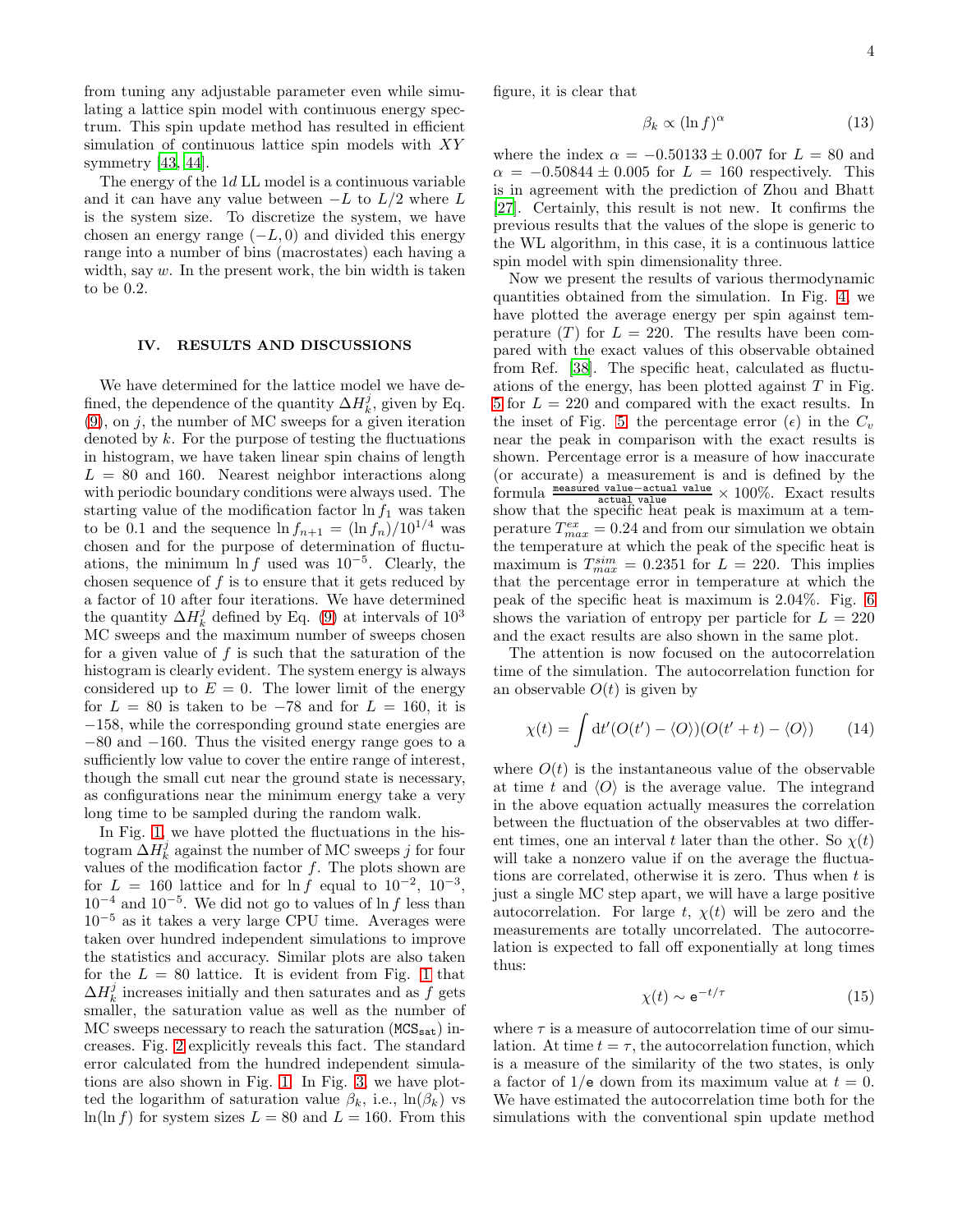

<span id="page-4-0"></span>FIG. 1. (Color online) The histogram fluctuations  $\Delta H_k^j$  for the  $k^{th}$  iteration are plotted against the MC sweeps j for the  $L = 160$  lattice. The values of ln  $f_k$  are indicated in the figures. The histograms are averaged over 100 independent simulations.



<span id="page-4-1"></span>FIG. 2. (Color online) Logarithm of the MC sweeps required to reach the saturation is plotted against  $\ln f$  for  $L = 160$ system size. The errorbars are shown in the figure.

and the proposed spin update method. The autocorrelation time is calculated following the method proposed by Madras and Sokal [\[45\]](#page-7-19). In the conventional spin update scheme, when we flip a single spin in each update, the total energy can only change by a small amount every time. In the proposed spin update scheme, the change in total energy is greater compared to that in the conven-



<span id="page-4-2"></span>FIG. 3. (Color online) Logarithm of the saturation values of the histogram fluctuations  $ln(\beta_k)$  is plotted against  $ln(ln f)$ for  $L = 80$  and  $L = 160$  systems with the error bars. The slopes of the two linear fits are given in the text.

tional scheme. As the WL algorithm does not require  $E_i$ to be close to  $E_f$ , but compares only  $\Omega(E_i)$  and  $\Omega(E_f)$ , the convergence becomes faster with the proposed scheme than with the conventional scheme.

We have found that the autocorrelation time  $(\tau)$  ex-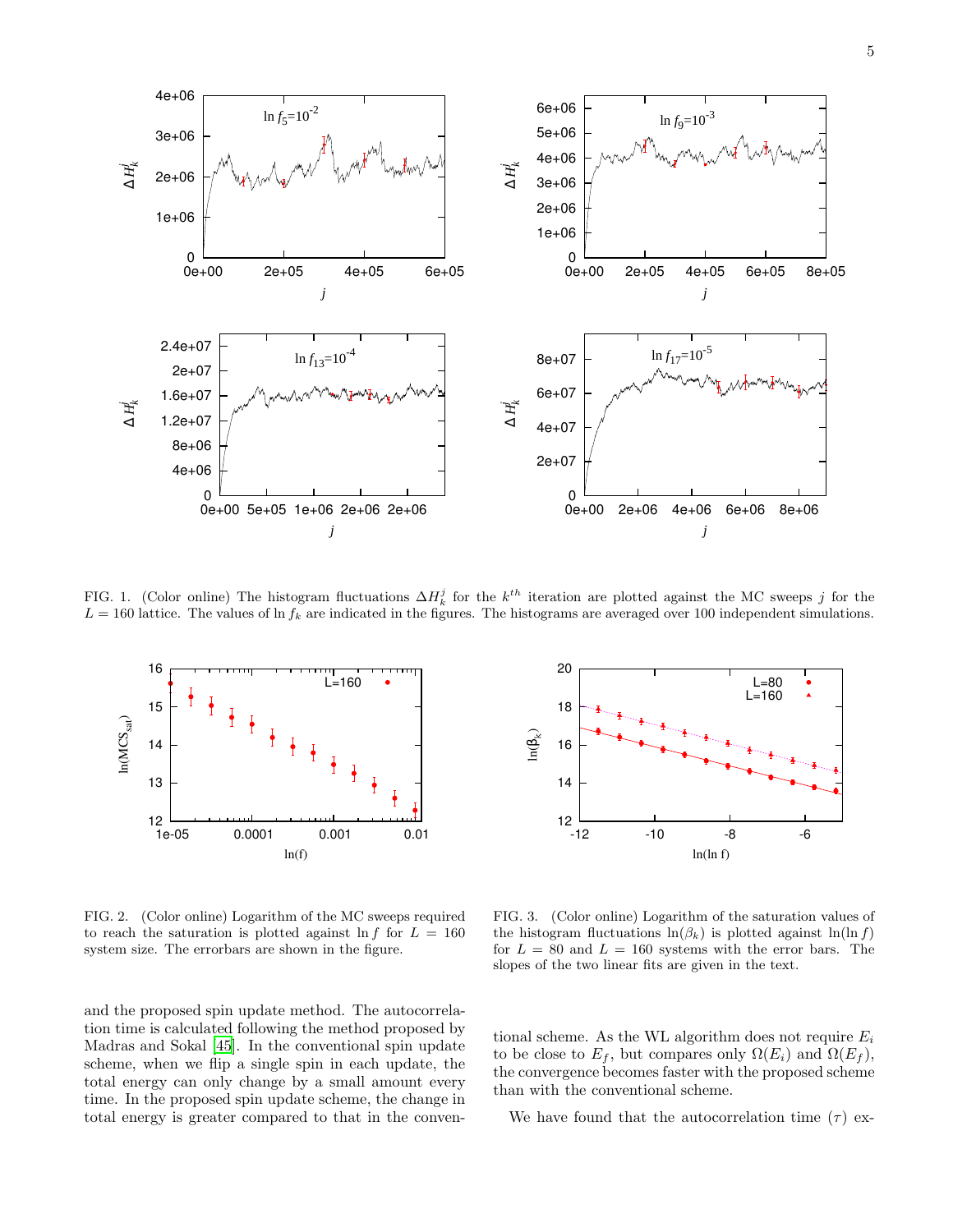

<span id="page-5-0"></span>FIG. 4. (Color online) The variation of the average energy per particle is plotted against T (solid line) for  $L = 220$ . Exact results, indicated by the filled circle, are also plotted in the same graph. The error bars are of the dimensions smaller than the symbols used for plotting.



<span id="page-5-1"></span>FIG. 5. (Color online) The specific heat is plotted against  $T$ (solid line) for  $L = 220$ . Exact results are indicated by the filled circle. The error bars are of the dimensions smaller than the symbols used for plotting. The percentage error in the  $C_v$ in comparison with the exact results is shown in the inset.

hibits a power law scaling with system size, i.e.,

$$
\tau \propto L^z \tag{16}
$$

The scaling exponent  $(z)$  is determined from a linear fit of the plot  $\ln \tau$  versus  $\ln L$ . The logarithm of the autocorrelation time for both the conventional and the proposed spin update scheme has been plotted against  $\ln L$ for  $\ln f = 0.01$  in Fig. [7.](#page-5-3) The scaling exponent for the proposed spin update scheme ( $z_{\text{new}}$ ) is found to be  $z_{\text{new}} =$  $1.36351 \pm 0.024$  while that for the conventional spin update scheme  $(z_{\text{old}})$  is found to be  $z_{\text{old}} = 1.57591 \pm 0.013$ . The proposed spin update scheme significantly decreases the scaling exponent. We would like to point out that the autocorrelation time  $(\tau)$  increases rapidly as the modification factor  $(f)$  becomes smaller and for a larger system



<span id="page-5-2"></span>FIG. 6. (Color online) The variation of the entropy per particle is plotted against T (solid line) for  $L = 220$ . The filled circle indicates the exact results. The error bars are of the dimensions smaller than the symbols used for plotting.



<span id="page-5-3"></span>FIG. 7. (Color online) Scaling of the autocorrelation time as a function of system size L for  $\ln f = 0.01$  with the error bars shown. The scaling exponents are mentioned in the text.

size, the calculation of  $\tau$ , specially for smaller f, becomes very much costly in terms of CPU time. The autocorrelation time for a number of modification factors  $f$  for  $L = 200$  for both the proposed and the conventional spin update schemes is listed in Table [I](#page-5-4) and plotted in Fig. [8.](#page-6-8)

TABLE I. Autocorrelation time (in units of MC sweep) for different  $\ln f$  for  $L = 200$ .

<span id="page-5-4"></span>

| $\ln f$      | $\tau_{\text{new}}$ | $\tau_{old}$ |
|--------------|---------------------|--------------|
| 1.0          | 28954               | 78966        |
| 0.1          | 31226               | 96902        |
| 0.01         | 67642               | 234502       |
| 0.001        | 173250              | 638082       |
| $\,0.0001\,$ | 246118              | 1359694      |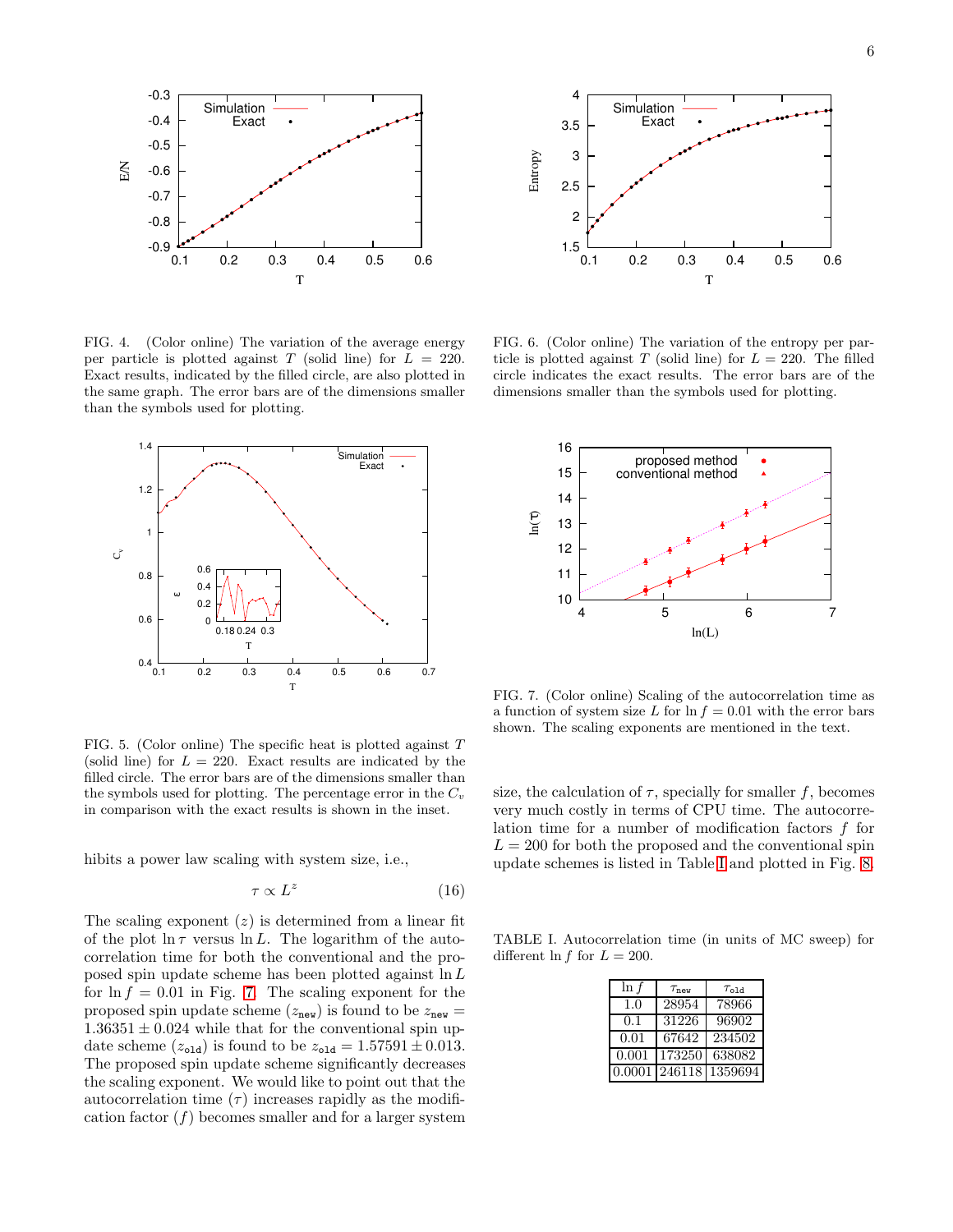

<span id="page-6-8"></span>FIG. 8. (Color online) Logarithm of the autocorrelation time plotted against  $\ln f$  for system size  $L = 200$  for both the proposed and the conventional spin update method.

## <span id="page-6-7"></span>V. CONCLUSIONS

To summarize, we have tested the performance of the WL algorithm in a continuous lattice spin model, namely, the 1d LL model which describes a nematic liquid crystal in the mean field approximation. The results obtained from our simulation are compared with the exact results available for this model. It has been observed that the results obtained tally accurately with the exact results. We focus on the fluctuations of histogram and replace the "flatness" criterion with that of minimum histogram. We have found that in this continuous lattice model, the fluctuations in the energy histogram, after an initial accumulation stage, saturates to a value that is proportional to  $1/\sqrt{\ln f}$  where f is the modification factor in the WL algorithm and confirm that this behavior is generic to the WL algorithm. We also present a novel method for spin update scheme to obtain a subsequent configuration which is less-correlated than the previous method. The proposed spin update scheme makes the WL "driver"

to move from one sampling point to the next faster. As a result, the autocorrelation time between successive moves decreases and the convergence becomes faster. It may be noted that the WL algorithm only asks for the next sampling point (say  $X$ ) with probability distribution  $P(X) \propto \Omega(X)/\Omega(X)$  where  $\Omega(X)$  and  $\Omega(\overline{X})$  are the exact and the estimated DOS respectively. A previous study [\[20](#page-7-20)] suggested that N-fold way updates yields better performance in flat-histogram sampling. However, Dayal et.al [\[25](#page-7-21)] argued that the performance is limited by the added expense of the CPU time needed to implement the N-fold way updates. The proposed method is simple to implement and has also the merit that it makes us free from tuning any adjustable parameter while simulating a continuous lattice spin model. Although the method has been applied to a liquid crystalline system in the present work, the method can, in general, be applied to any lattice spin model with continuous energy spectrum. This method has resulted in efficient simulation of continuous models with  $XY$  symmetry [\[43](#page-7-17), [44](#page-7-18)]. Finally, we stress that the focus in this paper is to test the performance of the WL algorithm in continuous lattice spin models with the proposed spin update scheme. We hope that this spin update method will be of general interest in the area of research in Monte Carlo simulations of continuous lattice spin models.

### VI. ACKNOWLEDGEMENTS

I wish to thank Prof. S. K. Roy for fruitful discussions and critical reading of the manuscript. This work is supported by the UGC Dr. D. S. Kothari Post Doctoral Fellowship under grant No. F-2/2006(BSR)/13- 398/2011(BSR). Part of the computations of this work has been done using the computer facilities of the TCMP Division of Saha Institute of Nuclear Physics, Kolkata, India. I thankfully acknowledge the unanimous referee for a number of suggestions in improving the manuscript.

- <span id="page-6-0"></span>[1] F. Wang and D. P. Landau, Phys. Rev. Lett. 86, 2050 (2001); Phys. Rev. E 64, 056101 (2001).
- <span id="page-6-1"></span>[2] C. Yamaguchi and Y. Okabe, J. Phys. A 34, 8781 (2001).
- [3] Y. Okabe, Y. Tomita and C. Yamaguchi, Comput. Phys. Commun. 146, 63 (2002).
- [4] M. S. Shell, P. G. Debenedetti and A. Z. Panagiotopoulos, J. Chem. Phys 119, 9406 (2003).
- [5] N. Rathore and J. J. de Pablo, J. Chem. Phys 116, 7225 (2002); N. Rathore, T. A. Knotts and J. J. de Pablo, ibid. 118, 4285 (2001).
- [6] T. S. Jain and J. J. de Pablo, J. Chem. Phys 116, 7238 (2002).
- <span id="page-6-3"></span>[7] Q. Yan, R. Faller and J. J. de Pablo, J. Chem. Phys 116. 8745 (2002); E. B. Kim, R. Faller, Q. Yan, N. L. Abbott and J. J. de Pablo, ibid. 117, 7781 (2002).
- [8] D. Jayasri, V. S. S. Sastry and K. P. N. Murthy, Phys. Rev. E 72, 036702 (2005).
- [9] M. Chopra and J. J. de Pablo, J. Chem. Phys 124, 114102 (2006); E. A. Mastny and J. J. de Pablo, ibid. 122, (2005).
- <span id="page-6-5"></span>[10] Y. W. Li, T. Wust, D. P. Landau and H. Q. Lin, Comput. Phys. Commun. 177, 524 (2007).
- [11] T. Wust and D. P. Landau, Phys. Rev. Lett. 102, 178101 (2009).
- <span id="page-6-2"></span>[12] D. T. Seaton, T. Wust and D. P. Landau, Phys. Rev. E 81, 011802 (2010).
- <span id="page-6-4"></span>[13] P. Poulain, F. Calvo, R. Antoine, M. Broyer and P. Dugourd, Phys. Rev. E 73, 056704 (2006).
- <span id="page-6-6"></span>[14] C. Zhou, T. C. Schulthess, S. Torbrugge and D. P. Landau, Phys. Rev. Lett. 96, 120201 (2006).
- [15] K. Mukhopadhyay, N. Ghoshal and S. K. Roy, Phys. Lett. A 372, 3369 (2008).
- [16] S. Bhar and S. K. Roy, Comput. Phys. Commun. 180, 699 (2009).